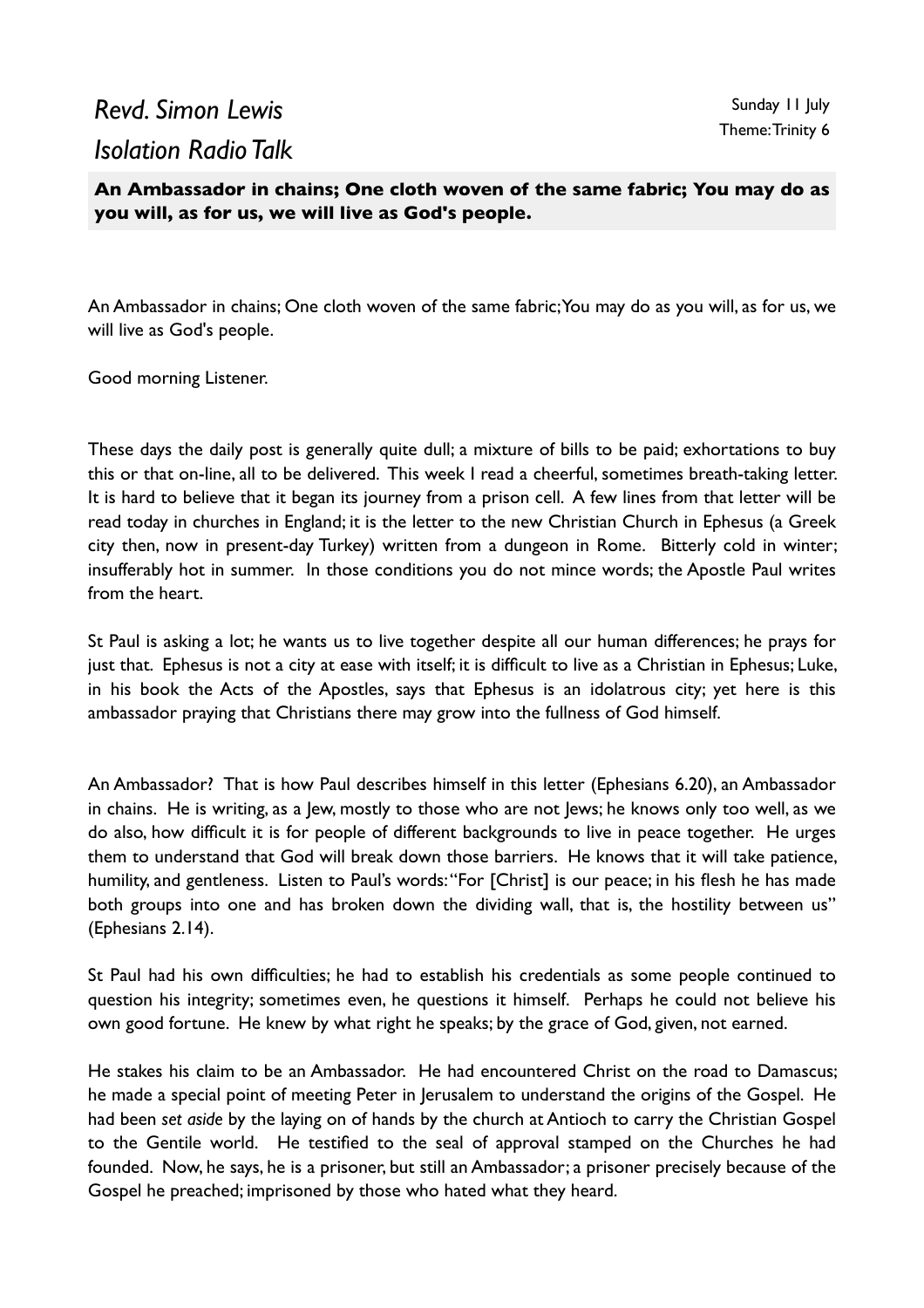When you hear the story today, do not doubt that those to whom he was physically chained, as well as the rota of Roman guards, were aware of the name of Christ; do not doubt this prisoner, in that dungeon, did not cease to make the case for Christ to all of them. I like the phrase '*Ambassador for Christ*.' An ambassador is no fanatic or crank. An ambassador thinks through and carefully calculates what is best for that which he represents. That really was Paul; a strong personality and a great mind.

What does he pray for, so elegantly, so powerfully? Because nothing is impossible for God, he prays for great things. If there are Christians in places of power or in places where they are powerless can others bring them before God? Will you be such a person? He prays for such energy, that you may be strong. Our Lord longs for Christians of energy, for energy is always arresting. You who are baptised Christians, are named *ambassadors* for him; you must uphold others in prayer. Paul prays, you will be rooted in the love of Christ; there can be no other way and in such a way.

Through prayer, you will be open to God, and your hope, is that you will 'dwell in him and he in you' (part of a prayer in the Book of Common Prayer). I know that is not easy for many and it is all very well for another person to say that this is how it ought to be; the Christian life is experienced, it cannot be lived through someone else. That is why *worship* is the principal calling of Christians. There are some who will wish to deny this; they say the gospel imperative is to feed the hungry, clothe the naked, shelter the homeless, relieve debt; that misunderstands worship; and is a trap to paralyse the church. It divides the church between those who regard the Gospel as spiritual and those who regard it as political or social. Some become concerned with worship some with social justice.

There can be *no* such division; the Gospel is one cloth woven of the same fabric. It is to say that what God is doing within you and among us, and what God is doing in the world, are finally the same thing. Both recall you to the same questions? Whom do you love most? Where is your security rooted? To whom or what is your loyalty given? Who are you? These, are all worship questions. They are also political questions. They all concern faith - your relationship with God and your answer will reveal you.

What Christians must understand is the imperative to keep alive their Christian identity in the world of today. For that, worship is essential. Whatever else happens you will remember, along with St Paul, that you are God's people. You must do things that remind you, recall for you, retell for yourself and for others, the journey, the history, the tradition, of God's relationship with God's people and what God has done on your behalf.

The early Christians understood this well enough; I am less certain about today's Christians. The Christians of the Church of Peter and of Paul knew their very survival depended on the clarity of their identity with God and with God's purposes for them. Because their identity was secure in their Lord God, they were a people who could say, 'you may do as you will, as for us, we will live as God's people.'

Now, on your day, when you pray, continue to pray for great things.